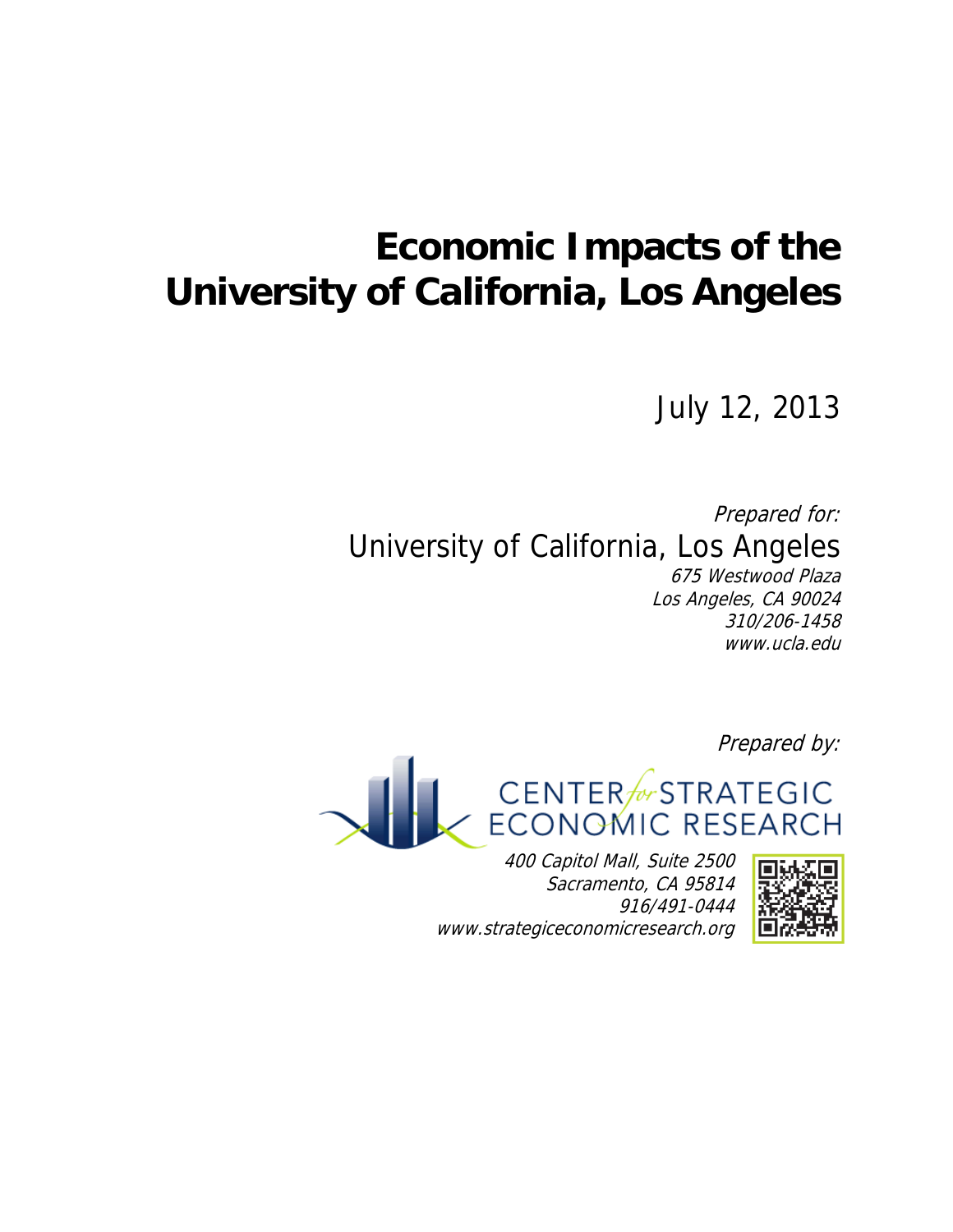## **Report Summary**

As one of ten campuses in the world-renowned University of California system, and among the group of five campuses with an academic medical center, the University of California, Los Angeles (UCLA) offers invaluable educational opportunities in a wide array of disciplines, engages in important basic and applied research, and provides high-quality health care services and volunteer engagement within the community and beyond. The general public tends to understand UCLA's role in these key areas, but often is not aware of the fact that the institution is also a major contributor to the regional and statewide economies. UCLA not only makes a direct contribution to the economy through the spending and jobs supported by its academic, administration, research, and health care activities, but also generates a "ripple effect" that leads to an even larger impact in the economy as a result of demand on suppliers of goods and services as well as employee spending.



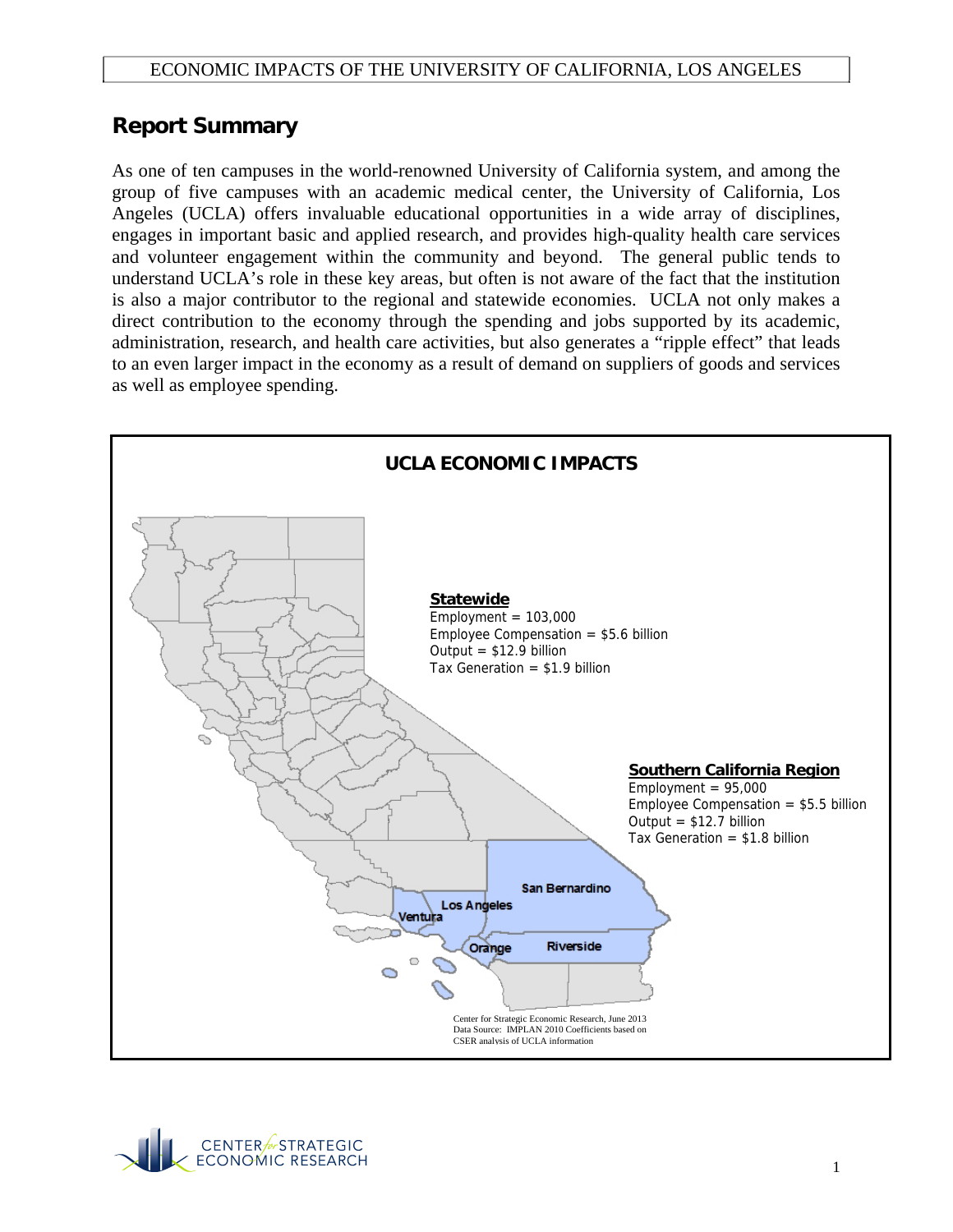UCLA is among the top five employers in the Southern California Region based on the institution's direct employment levels.[\\*](#page-2-0) However, accounting for the full range of economic effects, UCLA's estimated annual economic impact in the Southern California Region totals 95,000 jobs, \$5.5 billion of employee compensation, \$12.7 billion of output, and \$1.8 billion in federal, state, and local tax revenues—the equivalent of one percent of the entire regional economy. For every \$1.00 of direct economic activity supported by UCLA, the Southern California Region's economy benefits from an additional \$1.26 as a result of the multiplier or "ripple" effect that accounts for impacts on suppliers and from employee consumption. This same \$1.00 also generates about \$0.31 in additional tax revenues at the federal, state, and local levels. For every employee supported directly by UCLA activities, the regional economy

captures another employee due to demand on suppliers and through employee spending. This multiplier effect spreads through nearly every industry sector in the economy, but the sectors that primarily provide goods and services to regional consumers, like retail trade and health & social services, tend to benefit the most from UCLA's economic impacts. In terms of output levels, UCLA's multiplier effect of 2.26 is more robust than most industry sectors in the Southern California Region. In fact, out of a set of 86 detailed industry sectors, the multiplier effect associated with the university exceeds 67 of them including activities such as professional, scientific, and technical services; chemical manu facturing; and construction.

**Top Five Industry Sectors Benefitting Most from UCLA Economic Impacts:** 

- 1. Retail Trade
- 2. Health & Social Services
- 3. Real Estate & Rental
- 4. Professional, Scientific, & Technical Services
- 5. Finance & Insurance

Expanded out to the entire state, the annual economic impact created by UCLA reaches 103,000 jobs, \$5.6 billion of employee compensation, \$12.9 billion of output, and \$1.9 billion of tax generation. UCLA is a public institution, with the State of California contributing \$379 million to the university in the 2011-2012 Fiscal Year. The total statewide economic impacts generated by the university that year are estimated at approximately \$12.9 billion, or almost 34 times the value of the State's contribution.

Health Sciences and the Health System are major components of UCLA and generate a considerable economic impact on their own. In the Southern California Region, UCLA Health Sciences and the Health System support an annual economic impact totaling 53,000 jobs, \$3.4 billion of employee compensation, \$7.7 billion of output, and \$1.1 billion of federal, state, and local tax revenue. At the statewide level, the economic impact resulting from Health Sciences and the Health System activities expands to 58,000 jobs, \$3.5 billion of employee compensation, \$7.8 billion of output, and more than \$1.1 billion of tax generation.

UCLA's integration of education, research, and service fosters innovation, enhances technology transfer, and creates a number of other beneficial outcomes. In the 2011-2012 Fiscal Year, the

*Employment* = headcount jobs • *Employee Compensation* = salaries/wage and benefits • *Output* = market value of goods/services • *Tax Generation* = local, state, and federal taxes and fees



<span id="page-2-0"></span> $\overline{a}$ \* Employer rank is based on information from UCLA and ReferenceUSA establishment records.

*Direct* = UCLA education, research, healthcare, construction, student purchases, and visitor spending • *Indirect* = suppliers of goods and services linked to direct activities • *Induced* = direct and indirect employee spending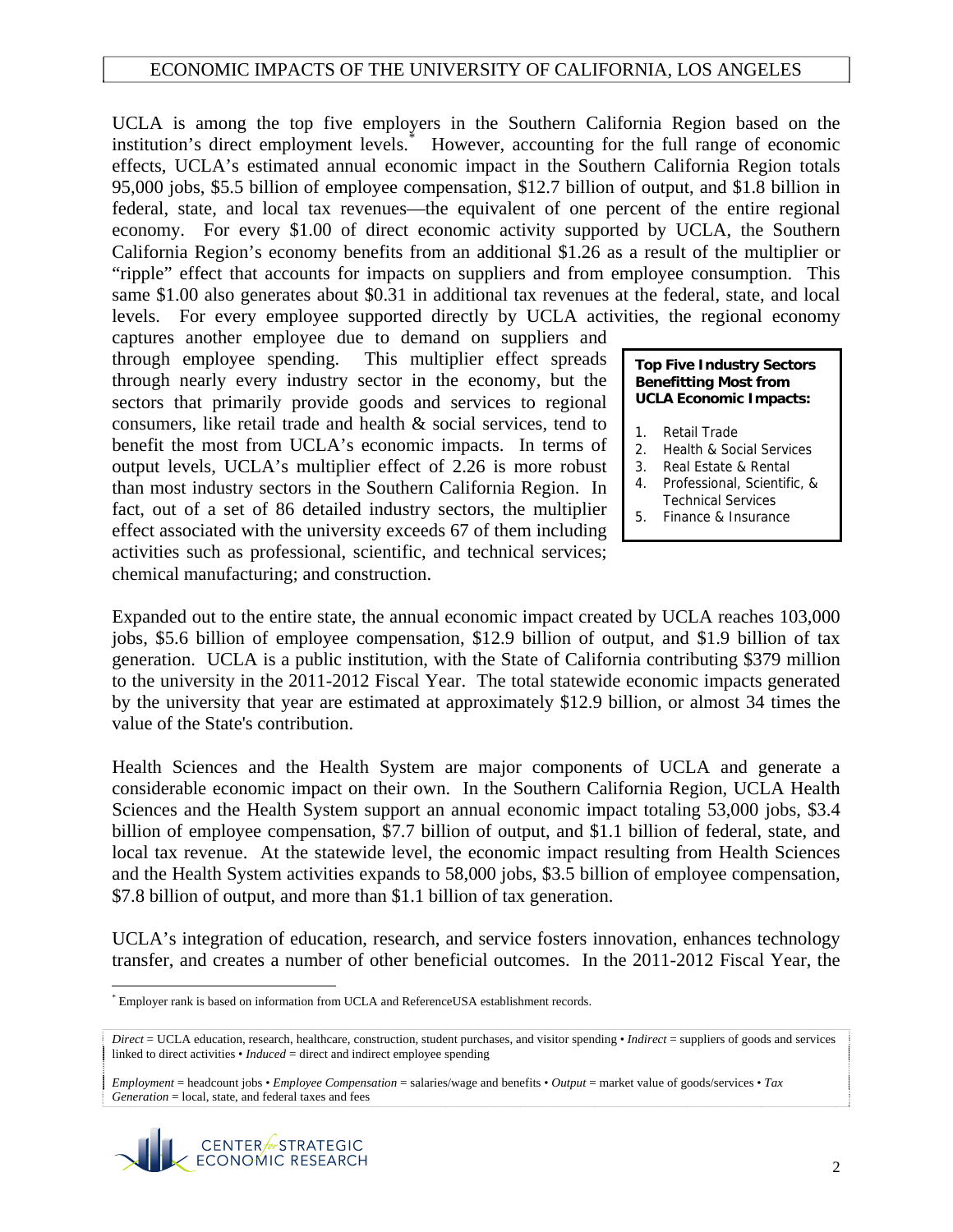campus attracted over \$1.0 billion of public and private grants to sponsor continued cutting-edge research, maintained almost 670 U.S. patents from discoveries generated by campus inventors, and received more than \$18.1 million from licensing intellectual property. Additionally, UCLA has identified close to 140 start-up companies that have licensed university technology or were created in order to bring campus-generated ideas to market—a sub-set of these companies that are still active in California alone create an annual economic impact totaling more than 4,400 jobs and \$1.1 billion of output.

*Direct* = UCLA education, research, healthcare, construction, student purchases, and visitor spending • *Indirect* = suppliers of goods and services linked to direct activities • *Induced* = direct and indirect employee spending

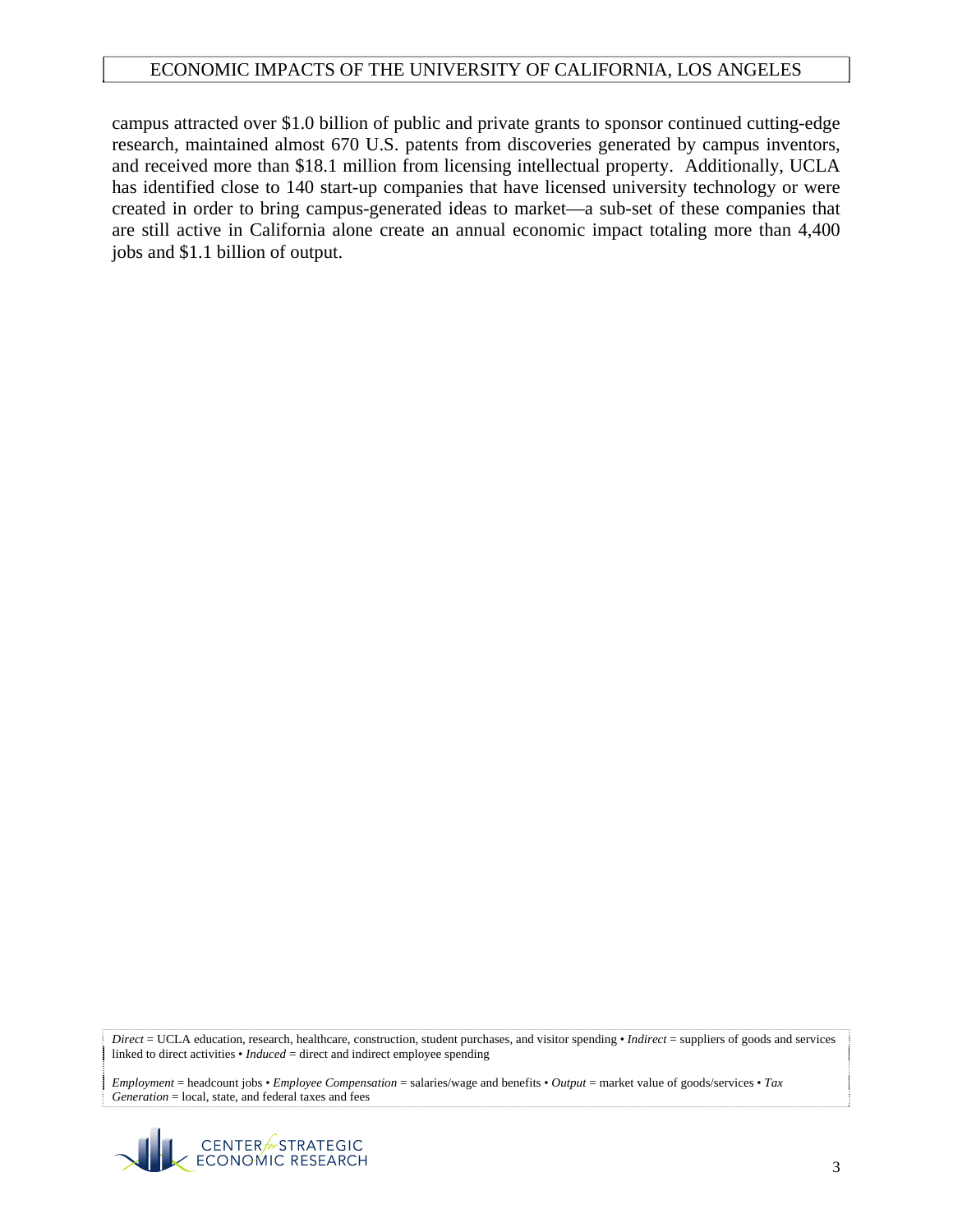## **UCLA Economic Impact: Campus-Wide**

UCLA supports education, research, and service across more than 100 academic departments, a wide array of research centers and institutes, and numerous volunteer opportunities. In addition, the institution provides health care services along with medical education and research through its Health Sciences and Health System activities. Administering the numerous UCLA programs and serving students, medical patients, campus visitors, and the community requires a *direct* headcount employment level of almost 42,000 and operating expenditures of nearly \$5.1 billion based on Fiscal Year 2011-2012 activities. Much of the UCLA spending flows outside the campus to a variety of suppliers of goods and services, generating an *indirect* effect in the economy as a result of the incremental demand on these establishments. A notable share of UCLA's spending also makes its way to employees in the form of salaries and wages, which is then circulated into the economy through typical household spending activities and creates *induced* effects within the sectors benefitting from this consumption. UCLA enrollment is more than 39,000 (including undergraduates, graduate students, and medical interns and residents) and these students directly spend a significant amount of money off-campus in the economy, which, in turn, generates additional indirect and induced effects. Further, campus events, athletics, performances, conferences, and other programs attract roughly 1.6 million visitors annually, which also directly drive purchases in the economy and lead to added indirect and induced effects.<sup>[†](#page-4-0)</sup> The combination of direct, indirect, and induced effects equates to the full range of gross economic impacts generated by UCLA through its various activities. The Southern California Region (Los Angeles, Orange, Ventura, Riverside, and San Bernardino Counties) represents a major economy on its own (9.3 million jobs and \$1.4 trillion of output), which is able to absorb and support a large amount of economic activity, but UCLA's economic impacts increase incrementally when measured at the statewide level due primarily to enhanced indirect and induced economic relationships.

The table on the next page shows that UCLA generates an estimated economic impact of roughly 95,000 jobs (headcount), \$5.5 billion of employee compensation (salaries/wages and benefits), and \$12.7 billion of output (market value of goods and services) in the Southern California Region economy on an annual basis including direct, indirect, and induced effects. To put this total economic impact in perspective, looking at a set of 86 detailed industry sectors in the Southern California Region economy, the UCLA impact is larger than 61 sectors in terms of employment and 56 sectors based on output levels, topping activities such as publishing, utilities, and warehousing. UCLA directly supports approximately 47,000 jobs, \$3.2 billion of employee compensation, and \$5.6 billion of output through its education, research, and health care programs as well as student and visitor spending in the Southern California Region. These activities indirectly create about 15,000 jobs, \$811 million of employee compensation, and \$2.5 billion of output as a result of the demand on linked suppliers of goods and services.

*Employment* = headcount jobs • *Employee Compensation* = salaries/wage and benefits • *Output* = market value of goods/services • *Tax Generation* = local, state, and federal taxes and fees



 $\overline{a}$ 

<span id="page-4-0"></span><sup>†</sup> Student and visitor spending directly supports approximately 5,000 jobs and \$500 million of output—adding these effects to UCLA operations brings the institution's total direct effect to around 47,000 jobs and \$5.6 billion of output.

*Direct* = UCLA education, research, healthcare, construction, student purchases, and visitor spending • *Indirect* = suppliers of goods and services linked to direct activities • *Induced* = direct and indirect employee spending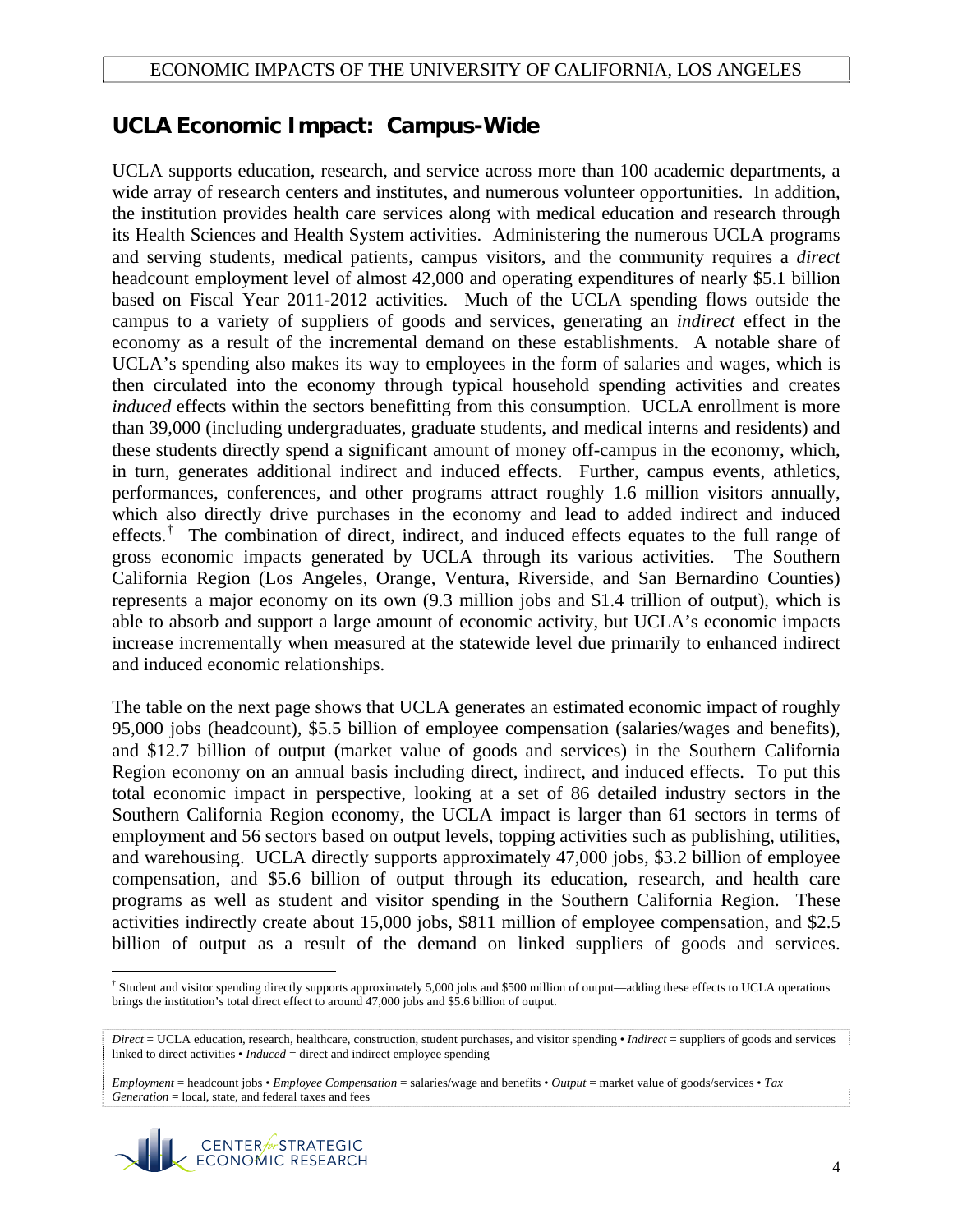Additionally, the spending patterns of those employed directly and indirectly through UCLA produce an induced effect of around 32,000 jobs, \$1.5 billion of employee compensation, and \$4.6 billion of output. Overall, the multiplier effect associated with all UCLA activities shows that for every employee or dollar of output directly supported by the institution, the Southern California Region economy gains an additional 1.0 job and \$1.26 of output, respectively. Within the California economy, UCLA's total economic impact increases modestly and equates to an estimated 103,000 jobs, \$5.6 billion of employee compensation, and \$12.9 billion of output with the employment multiplier effect revealing the addition of another 1.2 jobs generated for every direct job and \$1.28 for every dollar of output directly supported by the institution.

#### **UCLA ECONOMIC IMPACTS, FY 11-12**

| Area / Measure               | <b>Direct</b>   | <b>Indirect</b> | <b>Induced</b>                  | <b>Total</b>     |
|------------------------------|-----------------|-----------------|---------------------------------|------------------|
|                              |                 |                 |                                 |                  |
| <b>Southern California</b>   |                 |                 |                                 |                  |
| Employment                   | 47,452          | 14,738          | 32,367                          | 94,557           |
| <b>Employee Compensation</b> | \$3,174,762,222 |                 | \$811,427,074 \$1,540,547,122   | \$5,526,736,418  |
| Output                       | \$5,637,371,847 |                 | \$2,528,692,283 \$4,554,831,245 | \$12,720,895,375 |
| <b>Tax Generation</b>        |                 |                 | $\qquad \qquad \blacksquare$    | \$1,769,564,291  |
|                              |                 |                 |                                 |                  |
| <b>California</b>            |                 |                 |                                 |                  |
| Employment                   | 47,453          | 17,886          | 37,957                          | 103,296          |
| <b>Employee Compensation</b> | \$3,178,449,022 |                 | \$863,068,416 \$1,585,778,491   | \$5,627,295,929  |
| Output                       | \$5,646,617,635 | \$2,650,647,938 | \$4,590,552,957                 | \$12,887,818,530 |
| <b>Tax Generation</b>        |                 |                 |                                 | \$1,923,691,004  |

Center for Strategic Economic Research, June 2013

Data Source: IMPLAN 2010 Coefficients based on CSER analysis of UCLA information

Notes: Direct values account for UCLA activities plus effects supported by student and visitor spending.

*Direct* = UCLA education, research, healthcare, construction, student purchases, and visitor spending • *Indirect* = suppliers of goods and services linked to direct activities • *Induced* = direct and indirect employee spending

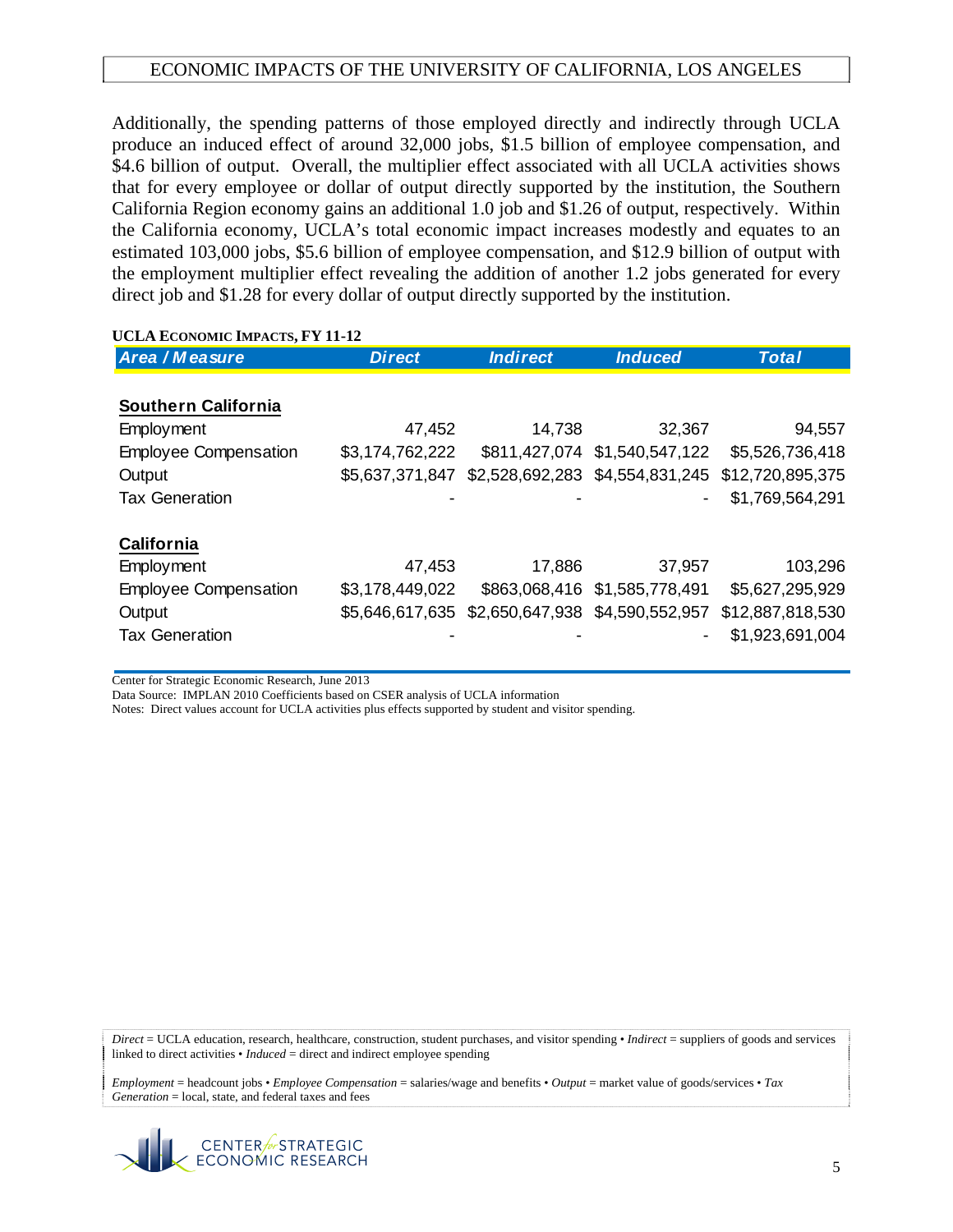The direct, indirect, and induced effects created by UCLA Campus activities in the Southern California Region for the 2011-2012 Fiscal Year generated an estimated \$1.8 billion of tax revenues at the federal, state, and local levels. A little less than two-thirds of this fiscal impact (about \$1.2 billion) is captured at the federal level with the remainder (approximately \$613 million) flowing directly into state and local coffers.<sup> $\ddagger$ </sup> As shown in the chart below, around 29 percent of the tax generation is created through personal income taxes while corporate profit, property, and sales taxes also drive notable shares of the impact. The tax generation associated with UCLA's total statewide economic impact equates to approximately \$1.9 billion with roughly 64 percent (over \$1.2 billion) at the federal level and state and local capturing the remaining 36 percent (more than \$692 million). Most of the statewide fiscal impacts fall within the personal income, corporate profit, property, and sales taxes categories, but at slightly different shares than the Southern California Region impact.



**UCLA LOCAL, STATE, AND FEDERAL TAX GENERATION IMPACTS, FY 11-12** 

Center for Strategic Economic Research, June 2013

1

Data Source: IMPLAN 2010 Coefficients based on CSER analysis of UCLA information

Note: Tax generation impacts resulting from direct, indirect, and induced activities.

The "All Other" category includes social insurance, motor vehicle, and several other personal and business assessments, fees, and taxes.



<span id="page-6-0"></span><sup>‡</sup> While a full technical analysis to quantify the split between state and local revenue in the UCLA fiscal impact was not conducted as part of this study, data from the U.S. Census Bureau 2010 Annual Survey of State and Local Government Finances for California show that state government revenue is approximately 51 percent of the total measured state and local government amount and local government revenue (cities, counties, and special districts) is roughly 49 percent of the total.

*Direct* = UCLA education, research, healthcare, construction, student purchases, and visitor spending • *Indirect* = suppliers of goods and services linked to direct activities • *Induced* = direct and indirect employee spending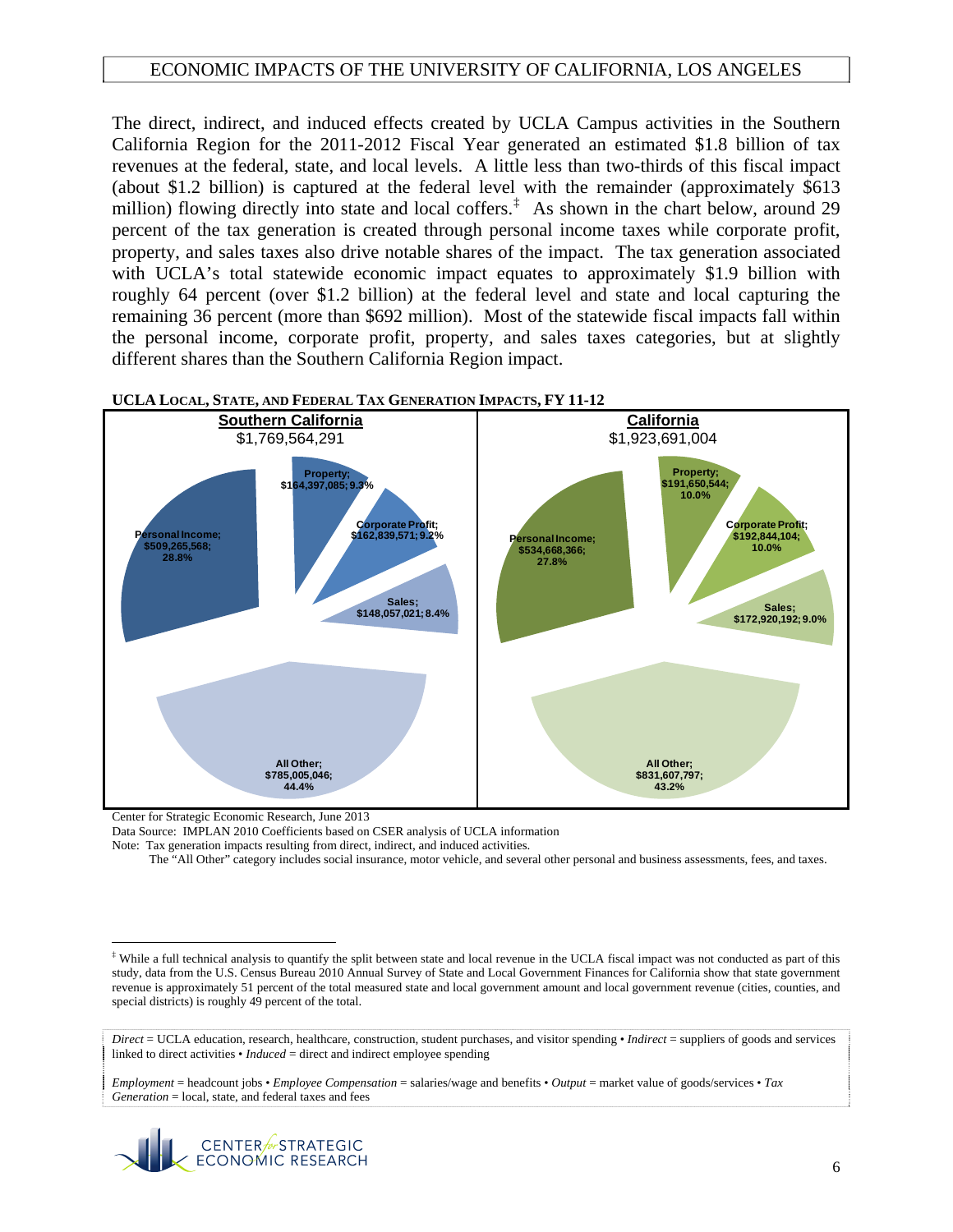# **UCLA Economic Impact: Health Sciences and the Health System**

Health Sciences and the Health System are major UCLA operations that include educational activities housed within the David Geffen School of Medicine, School of Dentistry, School of Nursing, Fielding School of Public Health, and Semel Institute for Neuroscience and Human Behavior as well as a comprehensive set of health care services provided through the four hospitals and the faculty practice group. These operations are focused on the important roles of caring for 1.5 million patients, training health care professionals, and advancing health care through research. Based on Fiscal Year 2011-2012 operational levels, UCLA Health Sciences and the Health System *directly* support over 21,000 headcount jobs and expenditures of close to \$3.2 billion. A significant portion of this spending is directed toward external suppliers, which *indirectly* supports additional economic activity at these establishments as they respond to the demand for goods and services. Operational expenditures also contain employee compensation that is disseminated throughout the economy by way of household spending—an *induced* economic effect is created within the industry sectors that receive this spending, supported in large part by UCLA paychecks. The more than 11,000 students, interns, and residents in Health Sciences and the Health System also directly contribute to the economy as they consume goods and services at a wide range of establishments in the community. Similarly, the roughly 7,800 visitors related to Health Sciences and the Health System services, conferences, and special events also directly benefit the local economy when they spend money while in the area. $\frac{1}{5}$  The direct spending from students, interns, residents, and visitors also generates indirect and induced effects.[\\*\\*](#page-7-1) Together, the direct, indirect, and induced effects demonstrate the full gross economic impact generated by the various activities associated with UCLA Health Sciences and the Health System.

As shown in the table on the following page, in the Southern California Region, UCLA Health Sciences and the Health System generate an annual estimated economic impact totaling approximately 53,000 jobs (headcount), \$3.4 billion of employee compensation (salaries/wages plus benefits), and \$7.7 billion of output (market value of goods and services) based on Fiscal Year 2011-2012 activity levels. For comparison purposes, this regional economic impact is greater than the economic activity associated with 45 of the 86 detailed industry sectors in the Southern California Region, surpassing activities such as accommodations, broadcasting, and waste management. In the broader statewide economy, which is able to absorb a somewhat larger amount of indirect and induced effects, the economic impact expands to about 58,000 jobs, \$3.5 billion of employee compensation, and \$7.8 billion of output. In the Southern California Region, the academic, research, and health care activities associated with UCLA Health Services and the Health System along with student and visitor spending directly support

*Employment* = headcount jobs • *Employee Compensation* = salaries/wage and benefits • *Output* = market value of goods/services • *Tax Generation* = local, state, and federal taxes and fees



<span id="page-7-0"></span> $\overline{a}$ <sup>§</sup> While not accounted for in this analysis due to data limitations, there is also a notable economic impact resulting from spending activities of domestic and international patients (and their families) who come to UCLA for health care services.<br>\*\* Student and visitor spending directly supports approximately 2,000 jobs and \$200 million of output—adding these effects

<span id="page-7-1"></span>Sciences and Health System operations brings the total direct effect to around 23,000 jobs and \$3.4 billion of output.

*Direct* = UCLA education, research, healthcare, construction, student purchases, and visitor spending • *Indirect* = suppliers of goods and services linked to direct activities • *Induced* = direct and indirect employee spending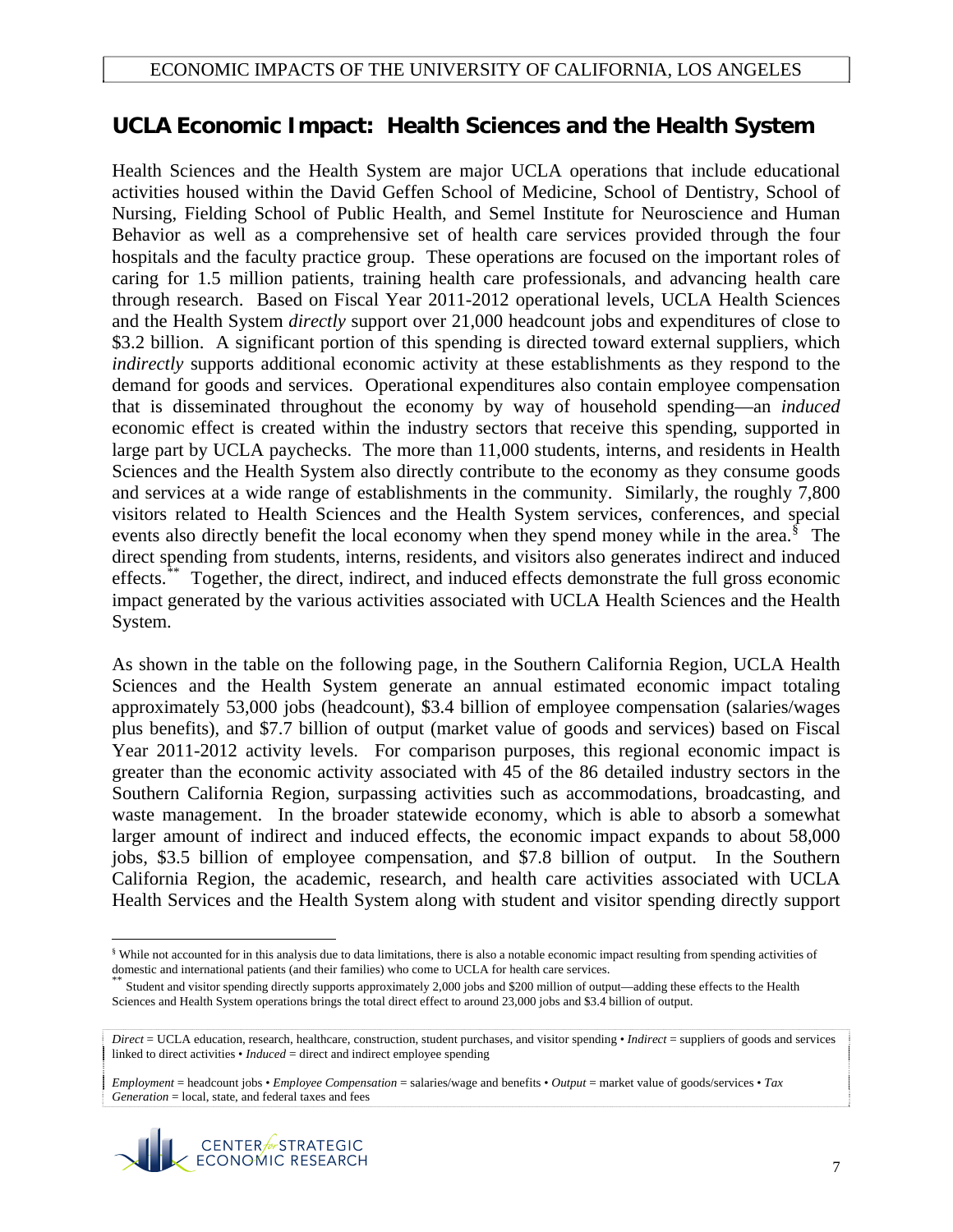roughly 23,000 jobs, \$2.0 billion of employee compensation, and \$3.4 billion of output. Another approximately 9,000 jobs, \$490 million of employee compensation, and \$1.5 billion of output are indirectly created through demand on linked suppliers of goods and services. An induced effect is also generated through direct and indirect employee spending in the economy, which equates to about 20,000 jobs, \$958 million of employee compensation, and \$2.8 billion of output. The multiplier effect, commonly referred to as the "ripple effect," shows that for every job or dollar directly supported by UCLA Health Services and the Health System in the Southern California Region, the regional economy gains another 1.3 jobs and \$1.27 of output, respectively, through indirect and induced activities. This effect is slightly higher in the statewide economy where another 1.5 jobs and \$1.30 of output are created for every direct job or dollar of output supported by UCLA Health Services and the Health System.

| Area / Measure               | <b>Direct</b>   | <b>Indirect</b>                 | <b>Induced</b>  | <b>Total</b>                    |
|------------------------------|-----------------|---------------------------------|-----------------|---------------------------------|
|                              |                 |                                 |                 |                                 |
| <b>Southern California</b>   |                 |                                 |                 |                                 |
| <b>Employment</b>            | 23,309          | 9,123                           | 20,094          | 52,525                          |
| <b>Employee Compensation</b> | \$1,993,809,652 | \$489,575,105                   |                 | \$958,212,520 \$3,441,597,277   |
| Output                       |                 | \$3,405,112,249 \$1,508,778,870 | \$2,831,605,497 | \$7,745,496,616                 |
| <b>Tax Generation</b>        |                 |                                 |                 | $-$ \$1,081,770,957             |
| <b>California</b>            |                 |                                 |                 |                                 |
| Employment                   | 23,310          | 11,065                          | 23,534          | 57,909                          |
| <b>Employee Compensation</b> | \$1,996,227,568 | \$521,205,925                   |                 | \$986,670,982 \$3,504,104,475   |
| Output                       | \$3,410,462,973 | \$1,581,008,501                 |                 | \$2,852,082,475 \$7,843,553,949 |
| <b>Tax Generation</b>        |                 |                                 |                 | $-$ \$1,146,420,415             |

#### **UCLA HEALTH SCIENCES AND HEALTH SYSTEM ECONOMIC IMPACTS, FY 11-12**

Center for Strategic Economic Research, June 2013

Data Source: IMPLAN 2010 Coefficients based on CSER analysis of UCLA information

Note: Direct values account for UCLA activities plus effects supported by student and visitor spending.

*Direct* = UCLA education, research, healthcare, construction, student purchases, and visitor spending • *Indirect* = suppliers of goods and services linked to direct activities • *Induced* = direct and indirect employee spending

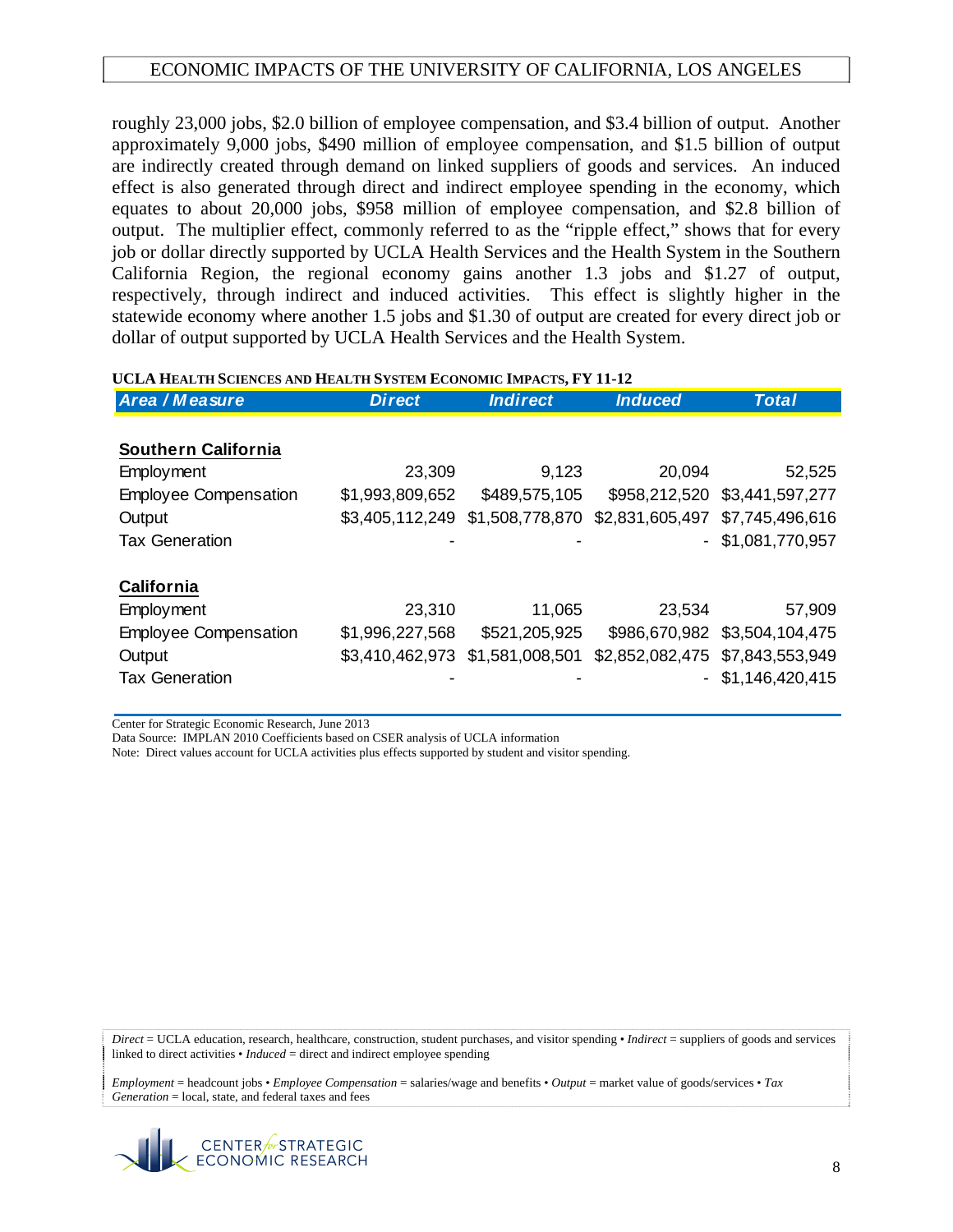Nearly \$1.1 billion of federal, state, and local tax revenue are generated through the direct, indirect, and induced economic effects associated with UCLA Health Sciences and the Health System operations in the Southern California Region over the 2011-2012 Fiscal Year. Approximately 66 percent of the tax generation impact (roughly \$713 million) is captured at the federal level with the remaining 34 percent (about \$369 million) coming in at the state and local level.[††](#page-9-0) The chart below shows that the largest driver of the fiscal impact is personal income taxes at around 29 percent of the total, but property, corporate profit, and sales taxes also each produce between 8 percent and 9 percent of the total. The total economic impact of UCLA Health Sciences and the Health System in California procures just over \$1.1 billion of tax revenue across the federal, state, and local levels. The split of the tax generation across these levels (approximately 66 percent federal [\$761 million] and 34 percent state and local [\$386 million]) as well as among different types of taxes is similar to the Southern California Region impact.





Center for Strategic Economic Research, June 2013

 $\overline{a}$ 

Data Source: IMPLAN 2010 Coefficients based on CSER analysis of UCLA information

Note: Tax generation impacts resulting from direct, indirect, and induced activities.

The "All Other" category includes social insurance, motor vehicle, and several other personal and business assessments, fees, and taxes.



<span id="page-9-0"></span><sup>&</sup>lt;sup>††</sup> Although a full technical analysis to quantify the split between state and local revenue in the fiscal impact attributed to UCLA Health Sciences and the Health System was not conducted as part of this study, data from the U.S. Census Bureau 2010 Annual Survey of State and Local Government Finances for California show that state government revenue is approximately 51 percent of the total measured state and local government amount and local government revenue (cities, counties, and special districts) is roughly 49 percent of the total.

*Direct* = UCLA education, research, healthcare, construction, student purchases, and visitor spending • *Indirect* = suppliers of goods and services linked to direct activities • *Induced* = direct and indirect employee spending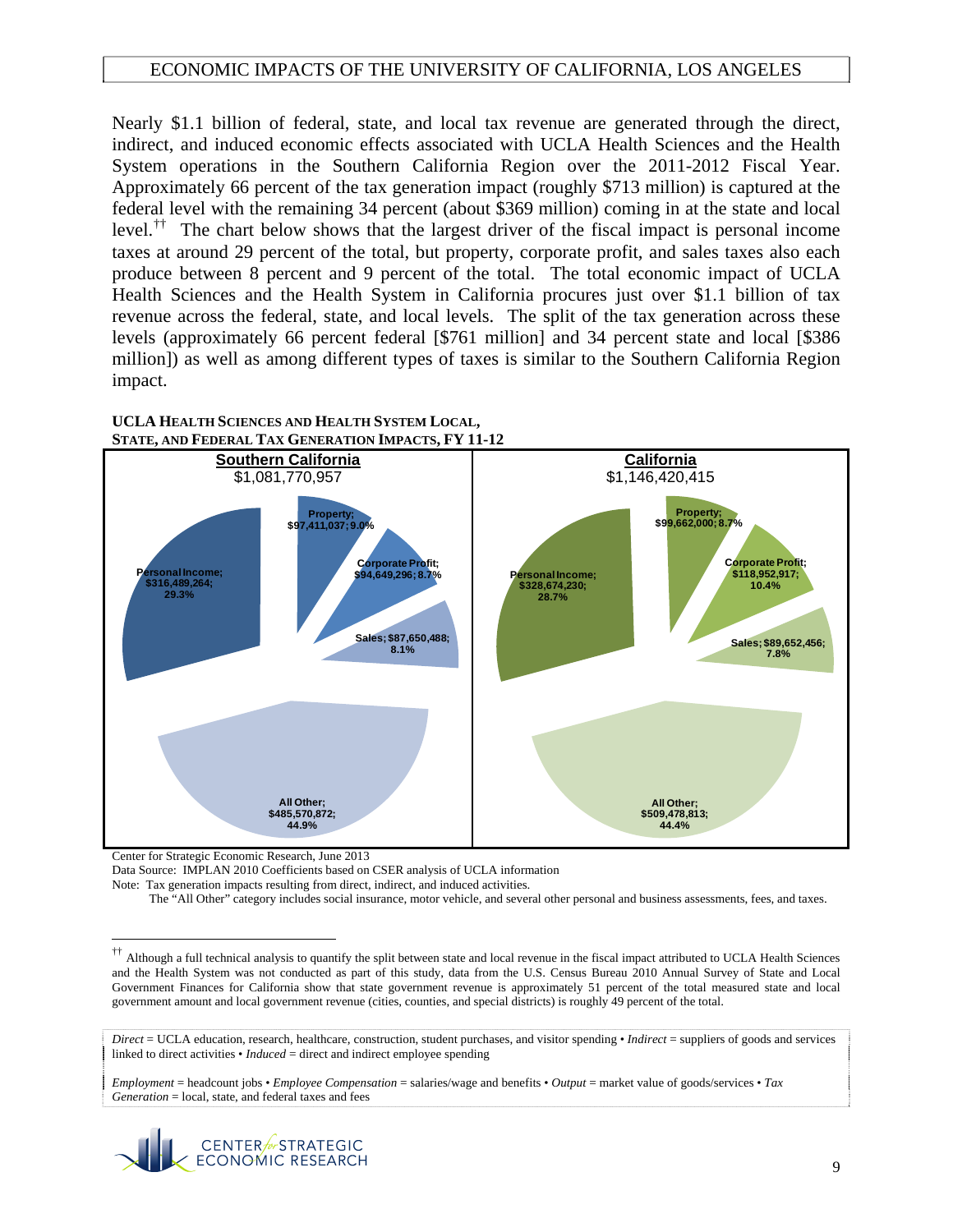### **Other UCLA Economic Contributions: Research, Intellectual Property, and Start-Ups**

Research conducted at UCLA through its faculty and numerous research labs, centers, and institutes helps advance theory and practice in a number of fields, produce medical breakthroughs, and develop new technologies. UCLA's research excellence is evident in the fact that the institution received over \$1.0 billion in public and private sponsored grants in the 2011-2012 Fiscal Year, which is used to support a variety of research efforts often over several Fiscal Years. Many of the outcomes of UCLA research also create market value in the economy. UCLA received nearly \$18.1 million of revenue in the 2011-2012 Fiscal Year from royalties associated with licensing inventions and 74 U.S. patents were issued bringing the total active patent count to 668 at the end of the Fiscal Year. Every year, a handful of start-up companies license UCLA technology or are founded specifically in order to commercialize innovation and bring breakthrough ideas generated on campus to market. A sample of records for about 140

companies started between the year 2000 and the end of the 2011-2012 Fiscal Year shows that close to half are still operating within California. These companies also contribute to the statewide economy and produce an economic impact through their direct activities as well as indirect and induced effects. Estimates of the annual economic impacts associated with these companies total over 4,400 jobs, \$295 million of employee compensation, and \$1.1 billion of output including all economic effects. Around \$108 million of tax revenue is derived from these economic impacts at the federal, state, and local levels.

#### **Annual Statewide Economic Impacts of UCLA Start-Up Companies Existing in Fiscal Year 2011-2012:**

- $\checkmark$  Employment = 4,411
- $\checkmark$  Employee Compensation = \$295 million
- $\checkmark$  Output = \$1.1 billion
- $\checkmark$  Local, State, and Federal Tax Generation = \$108 million

*Direct* = UCLA education, research, healthcare, construction, student purchases, and visitor spending • *Indirect* = suppliers of goods and services linked to direct activities • *Induced* = direct and indirect employee spending

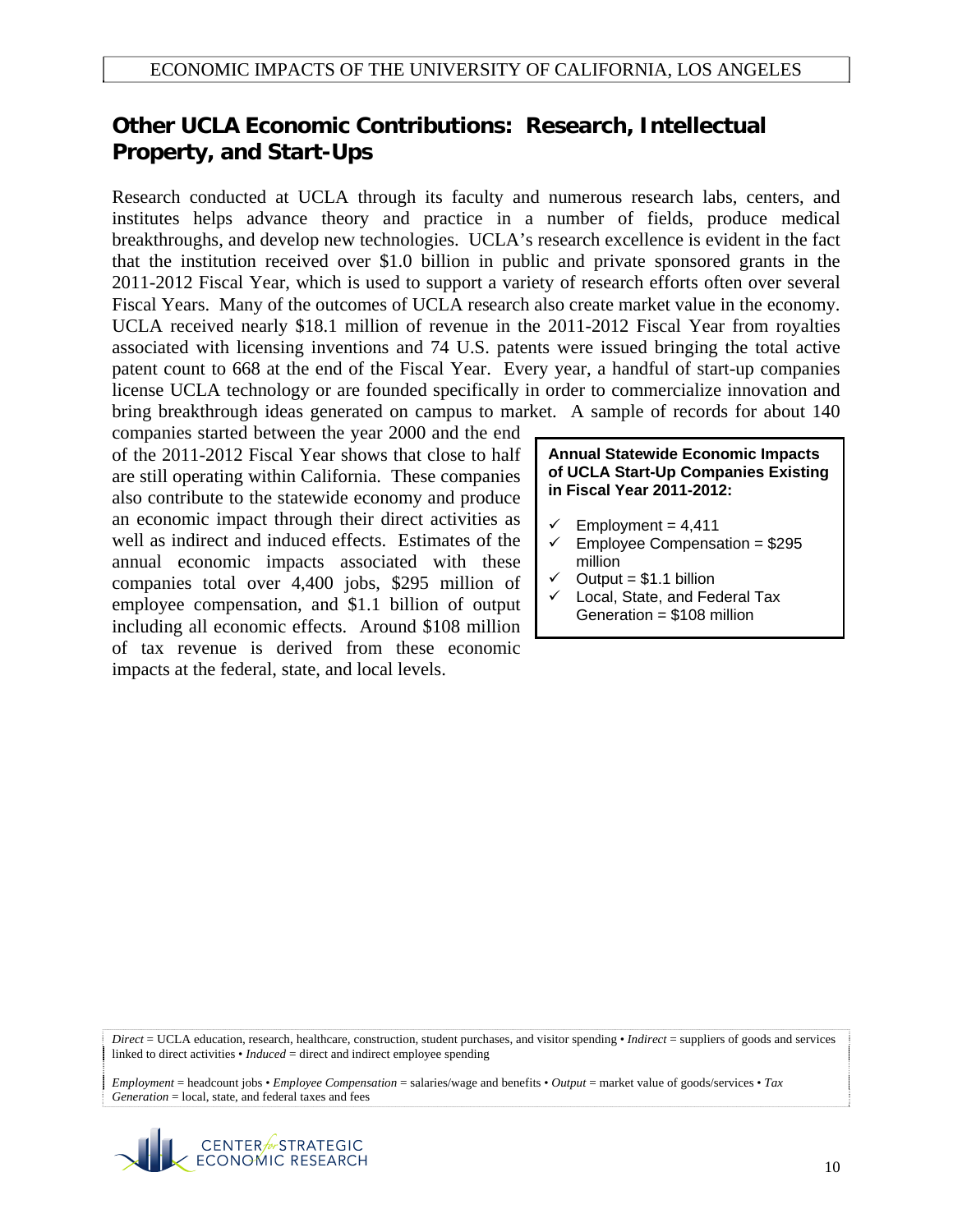### **Technical Notes**

UCLA engaged the Center for Strategic Economic Research (CSER), an economic research and consulting group specializing in applied research and strategy development in the regional economics and economic development fields, to conduct a gross economic impact analysis of its operations based on Fiscal Year 2011-2012 activity levels. The analysis was designed to measure the economic impacts within the Southern California Region (Los Angeles, Orange, Ventura, Riverside, and San Bernardino Counties) as well as for the entire state. UCLA requested that the analysis be completed for two distinct breakdowns of institution operations:

- 1. The entire institution including Health Sciences and the Health System
- 2. Health Sciences and the Health Systems—David Geffen School of Medicine, School of Dentistry, School of Nursing, Fielding School of Public Health, and Semel Institute for Neuroscience and Human Behavior as well as a comprehensive set of health care services provided through the four hospitals and the faculty practice group

CSER utilized the IMPLAN input-output model (2010 Coefficients) to conduct the analysis and calibrated the model to reflect the Southern California Region and California economies as well as specific UCLA activities based on information provided directly by the institution. The analysis accounted for direct spending leakages out of the geographic areas as well as captured indirect and induced effects. CSER also used the model-derived tax impact analysis to estimate the fiscal impacts associated with the direct, indirect, and induced economic effects. UCLA provided background data and analysis parameters for the study are shown in the table below.

| <b>Measure</b>                        | Value           |  |  |
|---------------------------------------|-----------------|--|--|
|                                       |                 |  |  |
| Faculty & Staff Headcount             | 41,942          |  |  |
| <b>Employee Compensation</b>          | \$2,928,169,000 |  |  |
| <b>Construction Expenditures</b>      | \$329,203,136   |  |  |
| All Other Expenditures                | \$1,835,114,000 |  |  |
| <b>Student Count</b>                  | 39,324          |  |  |
| <b>Visitor Count</b>                  | 1,610,187       |  |  |
| <b>Student &amp; Visitor Spending</b> | \$549,889,360   |  |  |

#### **BACKGROUND DATA AND ASSUMPTIONS, FY 11-12**

Center for Strategic Economic Research, June 2013 Data Source: CSER analysis of UCLA information

*Direct* = UCLA education, research, healthcare, construction, student purchases, and visitor spending • *Indirect* = suppliers of goods and services linked to direct activities • *Induced* = direct and indirect employee spending